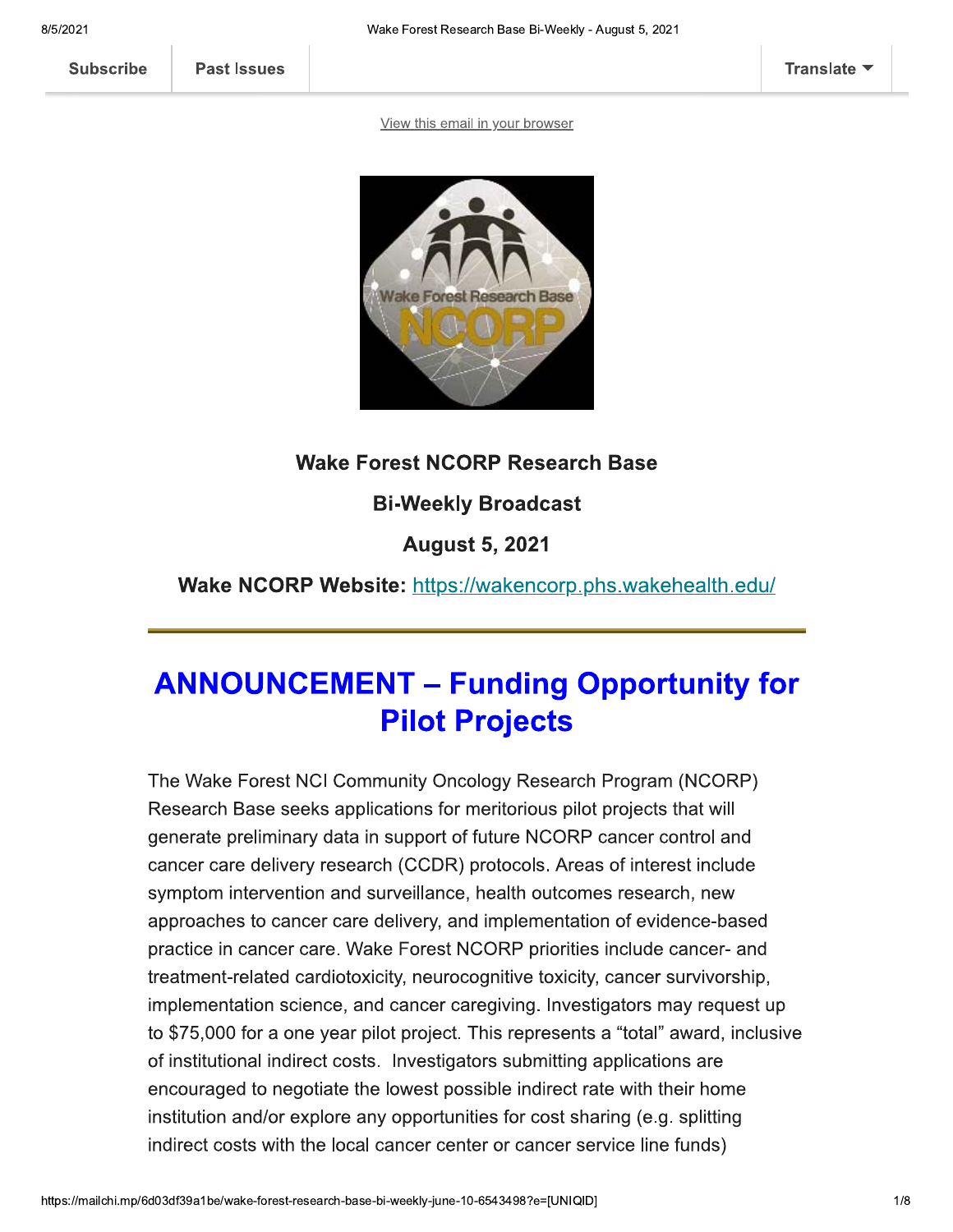<u>7 - 22 - 23 -</u> 3

.<br>.<br>.

+,8/9%:;<59

-- $\sim$ 

Due date for application submission is September 1, 2021.

"- $\sim$ 

<u>. . . .</u>

<u>-------- -</u>

Wake Forest Re<br>
ubscribe<br>
Past Issues<br>
Due date for application submission i<br>
Additional information can be found c<br>
Protocols, Pilot Awards Information T<br>
NCORP@wakehealth.edu for the full Additional information can be found on the WAKE NCORP Website, Open Esearch Base Bi-Weekly - August 5, 2021<br>
ITrans<br>
is September 1, 2021.<br>
on the WAKE NCORP website, Open<br>
Tab or by contacting<br>
I RFA information.<br> **MUNITY Oncology Research Base and iDAPT** Past Issues<br>
Due date for application submission is September 1, 2021<br>
Additional information can be found on the WAKE NCOR<br>
Protocols, Pilot Awards Information Tab or by contacting<br>
NCORP@wakehealth.edu for the full RFA i nealth.edu for the full RFA Information.

"-

## Due date for application submissi<br>
Additional information can be fou<br>
Protocols, Pilot Awards Information<br>
NCORP@wakehealth.edu for the<br>
Wake Forest NCI Co<br>
Program (NCORP)<br>
Implementation Scien **Wake Forest NCI Community Oncology Research** Program (NCORP) Research Base and iDAPT **Implementation Science and CCDR Seminar Series**

## "Implementation Science and CCDR Workshop for Developing Studies: Information Webinar"

#### August 13, 2021 1:00-1:30 pm EDT

The IDAPT (Implementation & Informatics: Developing Adaptable Processes and Technology for Cancer Control) P50 Center will offer consultation and **Studies: Information Webinar"**<br> **Studies: Information Webinar"**<br> **t 13, 2021 1:00-1:30 pm EDT**<br>
on & Informatics: Developing Adaptable Proce<br>
pr Control) P50 Center will offer consultation a<br>
CORP Community site members i technical assistance to NCORP Community site members interested in developing cancer care delivery research projec **13, 2021 1:00-1:30 pm EDT**<br>
& Informatics: Developing Adaptable Processes<br>
Control) P50 Center will offer consultation and<br>
DRP Community site members interested in<br>
very research projects with a local or NCORP focus.<br>
mj **August 13,**<br>The iDAPT (Implementation & I<br>and Technology for Cancer Cor<br>technical assistance to NCORP<br>developing cancer care delivery<br>Training will be offered in conjui<br>Base meeting in Asheville, NC<br>participate, NCORP com offered in conjunction with the wake Forest NCORP Research **August 13, 2021 1:00-1:30 pm ED**<br>plementation & Informatics: Developing Adap<br>y for Cancer Control) P50 Center will offer cor<br>tance to NCORP Community site members in<br>cer care delivery research projects with a loca<br>offered Base meeting in Asheville, NC on October 6, 2021, 8:00-11:00 am EDT. To  $\mathsf{par}$ icipate, NCORP community site members are invited to submit a brief study concept describing the evidence-based intervention or innovation they seek to implement. A panel of experts will provide feedback on each submitted al assistance to NCORP Community site mem<br>ing cancer care delivery research projects wit<br>will be offered in conjunction with the Wake F<br>eeting in Asheville, NC on October 6, 2021, 8.<br>ate, NCORP community site members are i research project. Options for virtual participation may be available. ting in Asheville, NC on October 6, 2021, 8:00<br>
, NCORP community site members are invite<br>
escribing the evidence-based intervention or in<br>
.. A panel of experts will provide feedback on or<br>
oroject. Options for virtual pa participate, NCORP co<br>
concept describing the<br>
implement. A panel of<br>
research project. Optic<br>
To learn more about th<br>
webinar on **August 13**<br>
Email <u>NCORP</u>@wakel<br>
provided regarding the

To learn more about this training workshop, please attend an information webinar on **August 13, 2021 at 1:00 pm EDT**. concept describing the evidence-based<br>implement. A panel of experts will provi<br>research project. Options for virtual part<br>To learn more about this training workst<br>webinar on <u>August 13, 2021 at 1:00 pr</u><br>Email <u>NCORP@wakehe</u> <u>health.edu</u> to request a webinar link. Details will be evidence-based intervention or innovation the<br>experts will provide feedback on each submitter<br>ins for virtual participation may be available.<br>s training workshop, please attend an informa<br>2021 at 1:00 pm EDT.<br>ealth.edu to vention or innovation they seek to<br>eedback on each submitted<br>tion may be available.<br>please attend an information<br>D<u>T</u>.<br>a webinar link. Details will be<br>eents and workshop format.<br>**Meeting** provided regarding the submission requiremen will provide feedback on each submitted<br>
rtual participation may be available.<br>
Ig workshop, please attend an information<br>
1.1:00 pm EDT.<br>
I<u>lu</u> to request a webinar link. Details will be<br>
sion requirements and workshop fo

# **2021 Annual**<br>experiment of the sect-research-base-bi-weekly-june-10-654349 **2021 Annual Meeting**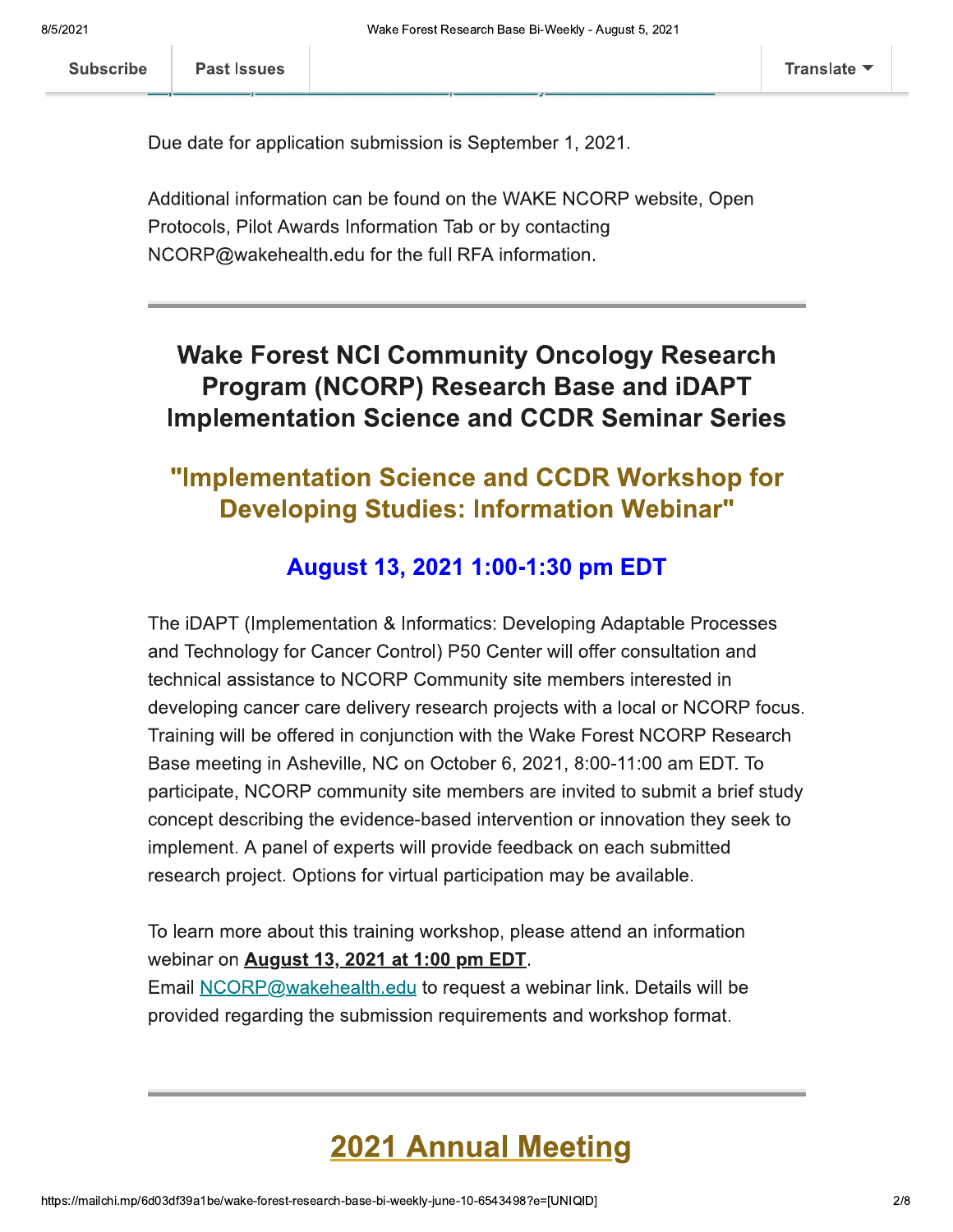Asheville, NC

**Room Reservation Link** 

#### **Registration for this meeting coming soon**

#### The Wake Forest NCORP Research Base Quarterly Call scheduled for August 11 is cancelled

**Important Dates:** 

## **Upcoming Site Calls**

WF-1806 - M&M - Myopenia and Mechanisms of Chemotherapy Toxicity in **Older Adults with Colorectal Cancer** 

August 11, 2021 at 2:30 pm EDT

WF-1804CD - AH-HA - Assessing Effectiveness and Implementations of an **EHR Tool to Assess Heart Health Among Survivors** August 19, 2021 at 11:00 am EDT

WF-1901 - IMPACTS - Internet-Delivered Management of Pain Among **Cancer Treatment Survivors** September 8, 2021 at 2:30 pm EDT

WF-1805CD - HN-STAR - Implementation and Effectiveness Trial of HN-**STAR** 

September 14, 2021 at 3:00 pm EDT

#### WF-1801 - RAMIPRIL - A Single Arm, Pilot Study of Ramipril for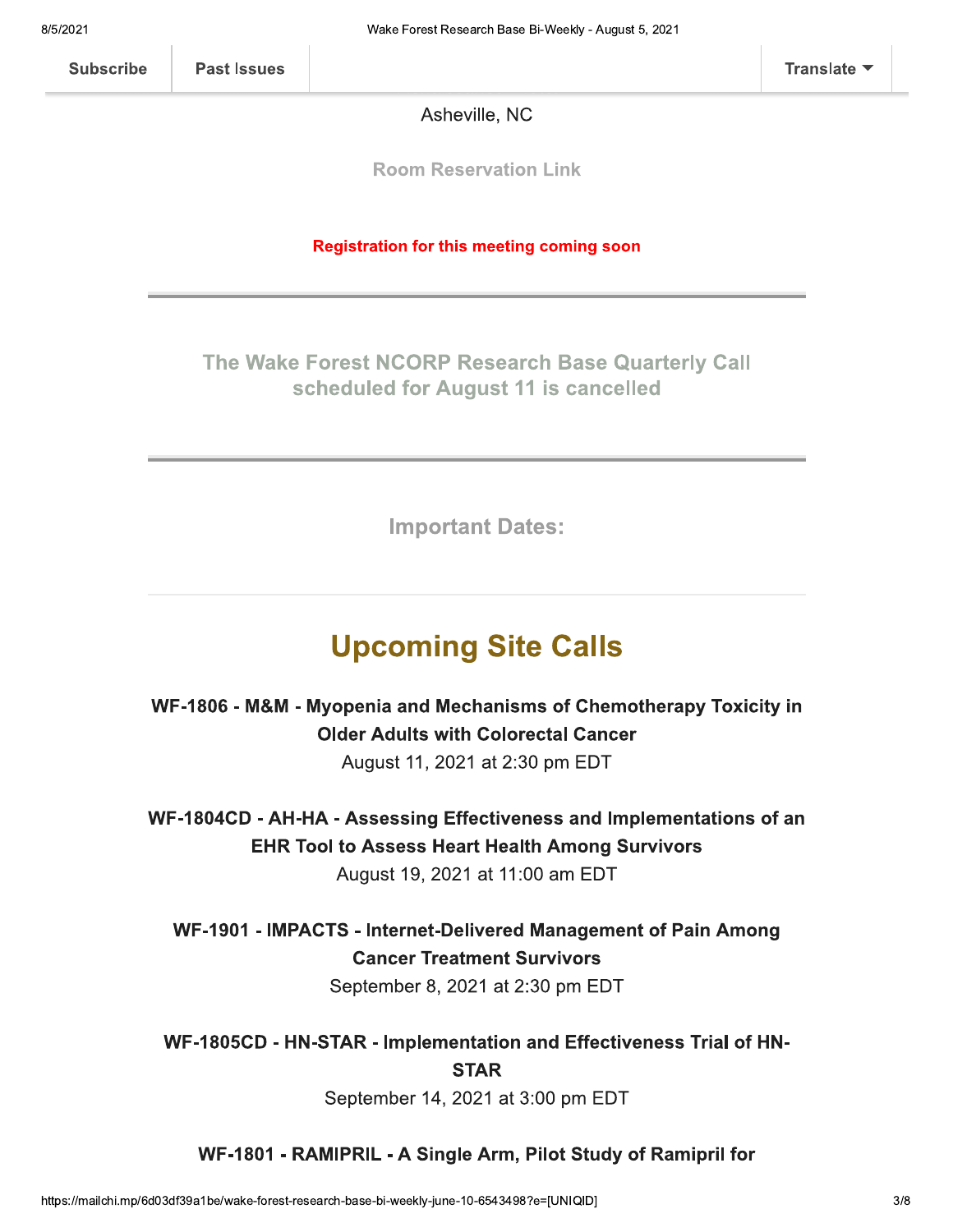**Past Issues** 

September 22, 2021 at 3:00 pm EDT

#### WF-30917CD - TELEHEALTH - A Stepped-**Care Telehealth Approach to Treat Distress in Cancer Survivors** September 27, 2021 at 4:00 pm EDT

If you would like to attend, but did not receive an invitation, please email NCORP@wakehealth.edu

Please email 7NCORP@wakehealth.edu when shipping biospecimen samples. Include the FEDEX tracking number in your email so that misplaced samples can be tracked before they spoil

#### **Study Updates**

#### **WF97115-ACUPUNCTURE**

As part of the study closure procedures, please mail in your scales and supplies to this study once you are finished with patient follow-up to:

> **Wake Forest Baptist Health** 525 Vine Street, Suite 430 Winston Salem NC 27101 **ATTN: Tammy Vogler**

## **WF-97115 - ACUPUNCTURE - A Phase III Prospective Randomized Trial of Acupuncture for Treatment of Radiation-Induced Xerostomia in Patients with Head and**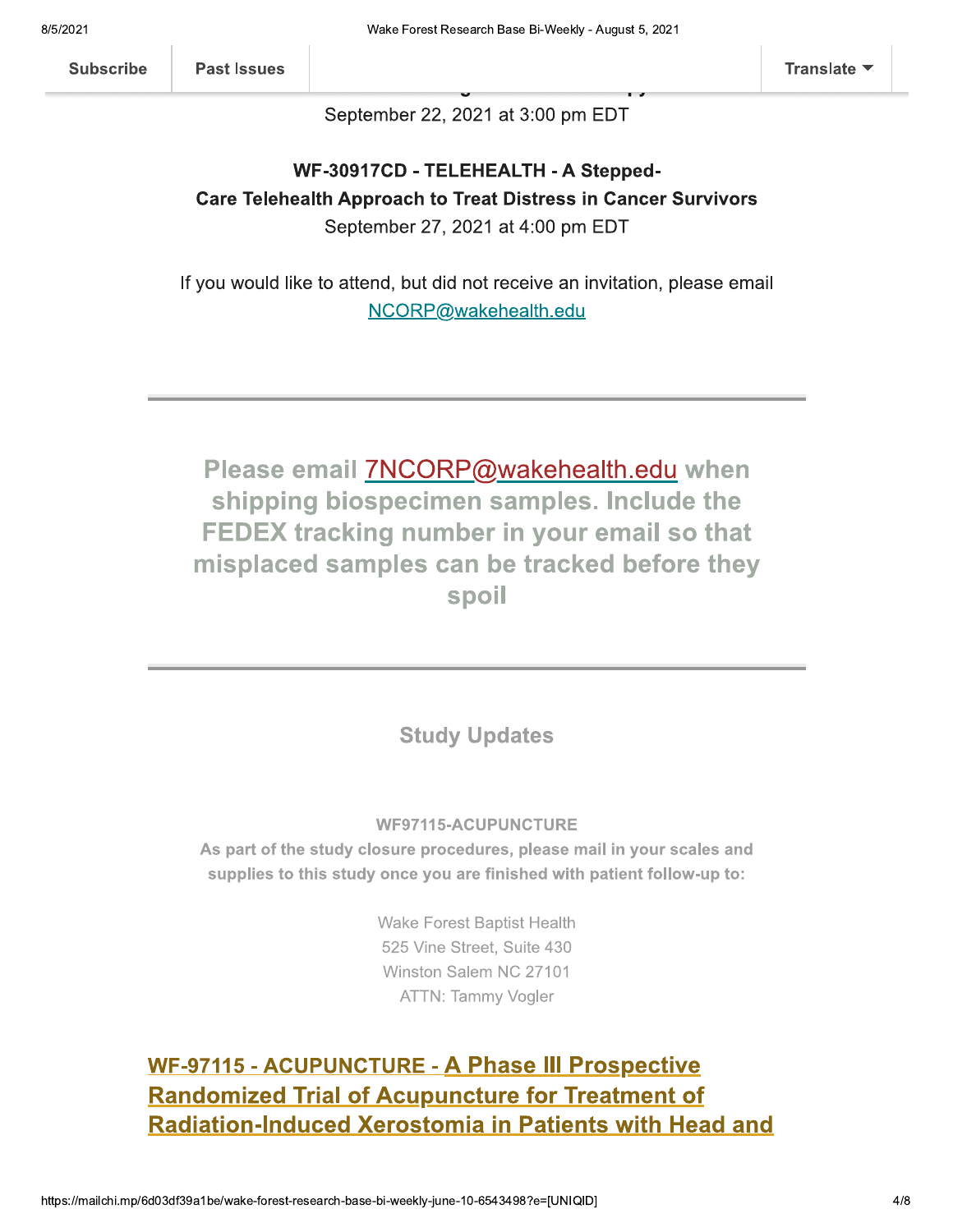We have had some staff changes and wanted to request for you to send email notifications regarding saliva sample shipments to the following staff:

Please email Megan Tran (MTTran2@mdanderson.org), Sharmistha Chakraborty Patra (SChakraborty@mdanderson.org), and Dr. Yang (pyang@mdanderson.org) the email notification regarding the saliva sample shipment on the day you ship.

The above contacts are all the current and only staff that should be included on the email notifications.

Below are the reminders regarding the saliva sample shipments, please:

- Select the delivery method that will ensure that the samples arrive to MD Anderson before 10:30 AM the next day
- Email Dr. Peiying Yang (pyang@mdanderson.org), Megan Tran (MTTran2@mdanderson.org), and Sharmistha Chakraborty Patra (SChakraborty@mdanderson.org) on the day that you ship samples, including the shipment Tracking Number, so that they are aware and can coordinate receiving the samples from our shipment receiving dock on the next day
- In the email shipment notification, please indicate if the samples are the Fresh Samples or the Frozen Samples
- Please include a copy of the **Sialometry Form** in the shipping package for the Fresh Samples shipped immediately
- Please include a copy of the Stored Saliva Sample Transmittal form in the shipping package for the Frozen Samples when shipped
- Sialometry appointments should be scheduled Monday-Thursday

## **WF97415-UPBEAT - Understanding and Predicting Breast Cancer Events after Treatment**

\*\* Closed to Enrollment\*\* - Effective July 31, 2021

The WF97415-UPBEAT closed to enrollment effective July 31, 2021.

Please continue to schedule follow up study appointments for active or currently enrolled participants as indicated in the protocol.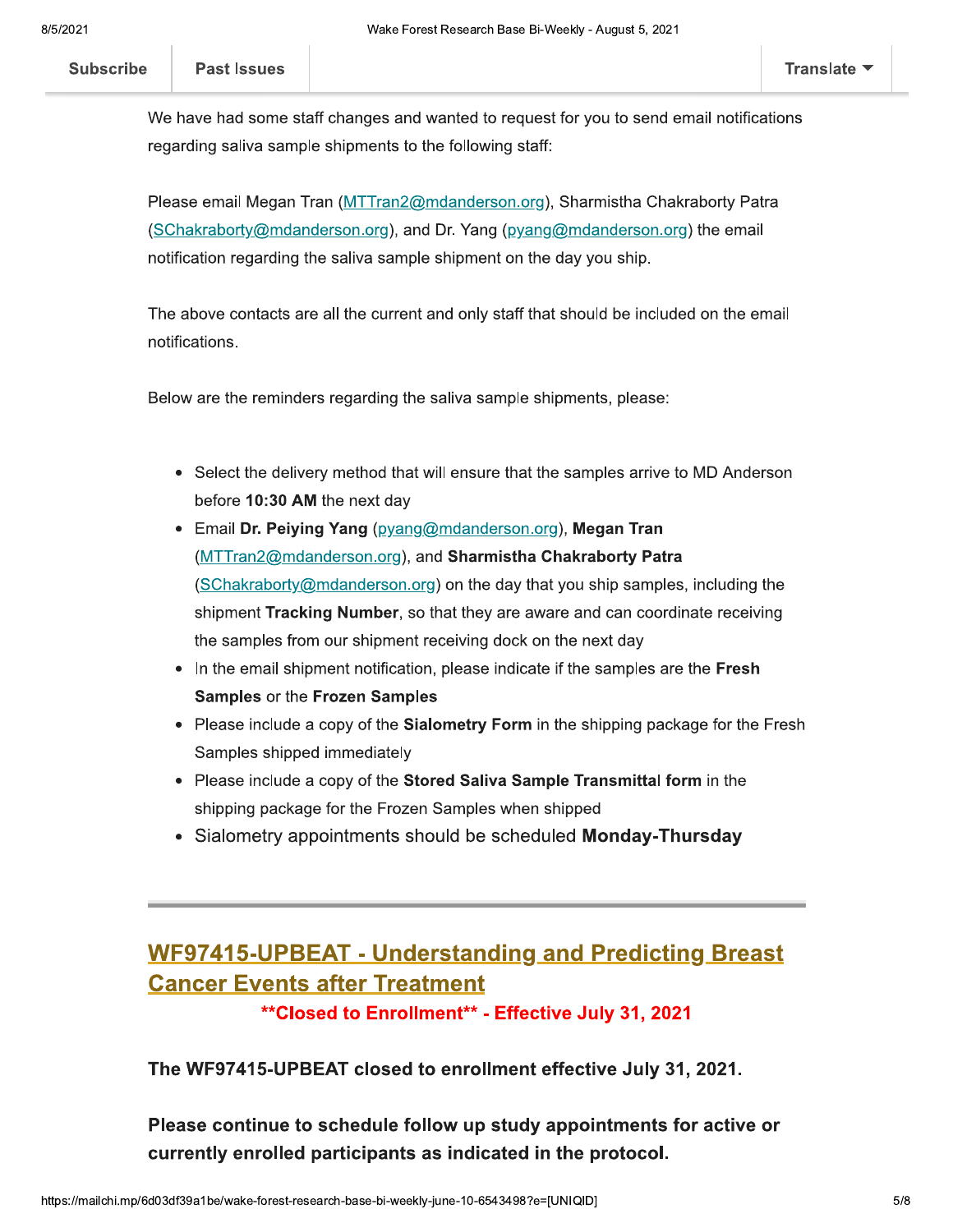## WF-1806 - M&M - Myopenia and Mechanisms of **Chemotherapy Toxicity in Older Adults with Colorectal Cancer: The M&M Study**

Remember to put your name, as well as a floor, room # or suite, on specimen kit requests that are entered via REDCap. FedEx requires this information for shipment.

## **WF-1805CD - HN-STAR - Implementation and Effectiveness Trial of HN-STAR**

<u>Amendment 3, PVD 03/31/2021, Release Date 07/14/2021</u>

The WF NCORP Research Base study titled Implementation and Effectiveness Trial of HN-STAR has been amended. The amended protocol and related documents were released on Wednesday, July 14, 2021.

#### **Changes with this amendment include:**

- Expanding eligibility criteria to include participants who are  $\leq 12$  months post-completed treatment for HNC
- Adding Pre-Implementation Call Survey and End of Study Survey
- Implementing waiver of documentation of consent for PCP
- Removing the limit on the number of designated clinicians (DC)

#### **Document Access:**

**Past Issues** 

- The protocol documents were made available on the CTSU website on 07/14/2021.
- A Help Guide, data collection trainings and an FAQ document are available on the WAKENCORP website.

A site call discussing the details of the amendment changes was held on July 21, 2021. The slides and a recording of the call are posted on the Wake NCORP site (http://wakencorp.phs.wakehealth.edu).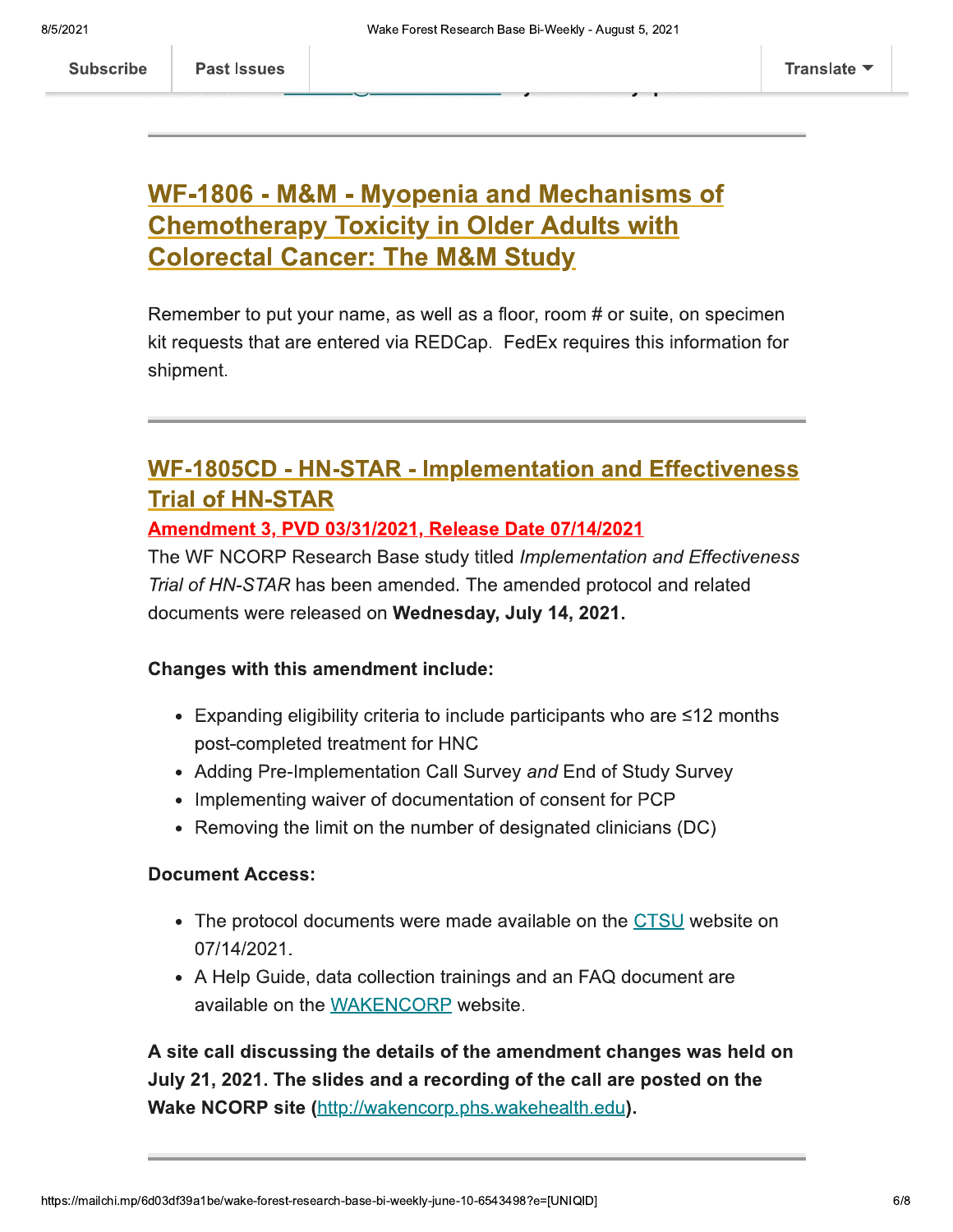#### **Past Issues**

#### of Pain Among Cancer Treatment Survivors Amendment 4, PVD 05/26/2021, Release Date 06/24/2021

- "IMPACTS A New Beginning" Taped training webinar and video clips from 6/30/2021 are available on WAKENCORP website. Go to DASHBOARD / Videos.
- The WF-1901 IMPACTS Helpful Guide has been updated to version 06/24/2021. This can be downloaded from the WAKENCORP website. Go to DASHBOARD / Protocol Documents / 1901-IMPACTS.

## WF-30917CD - TELEHEALTH - A Stepped-Care **Telehealth Approach to Treat Distress in Cancer Survivors**

- This study will be closing to enrollment September 17, 2021. Please make every effort to screen for these participants.
- Still accepting new sites! If your site would like to participate or would like to schedule a refresher, email NCORP@wakehealth.edu.

#### **TRAVEL AWARDS FOR 2021 ANNUAL MEETING!**

WF-1901 IMPACTS: We will be awarding travel awards to the two highest accruing sites for all IMPACTS accruals between 3/19/2021 - 9/1/2021. These awards will cover hotel accommodations for 1 person per site.

WF 30917CD TELEHEALTH: We need your help! We are making one final push to successfully complete the Telehealth study and meet our goal of 90 participants by 9/17/2021. To add a little bit of competitive motivation, we are offering two travel awards to cover two nights hotel accommodations at the Wake Forest NCORP 2021 Annual Meeting (The Renaissance Hotel, Asheville, NC) to the two highest accruing sites for all Telehealth accruals between  $2/11/2021 - 9/1/2021$ .

> Top accruing sites so far: 1) MUSC with 5 2) Upstate and New Mexico tied with 3